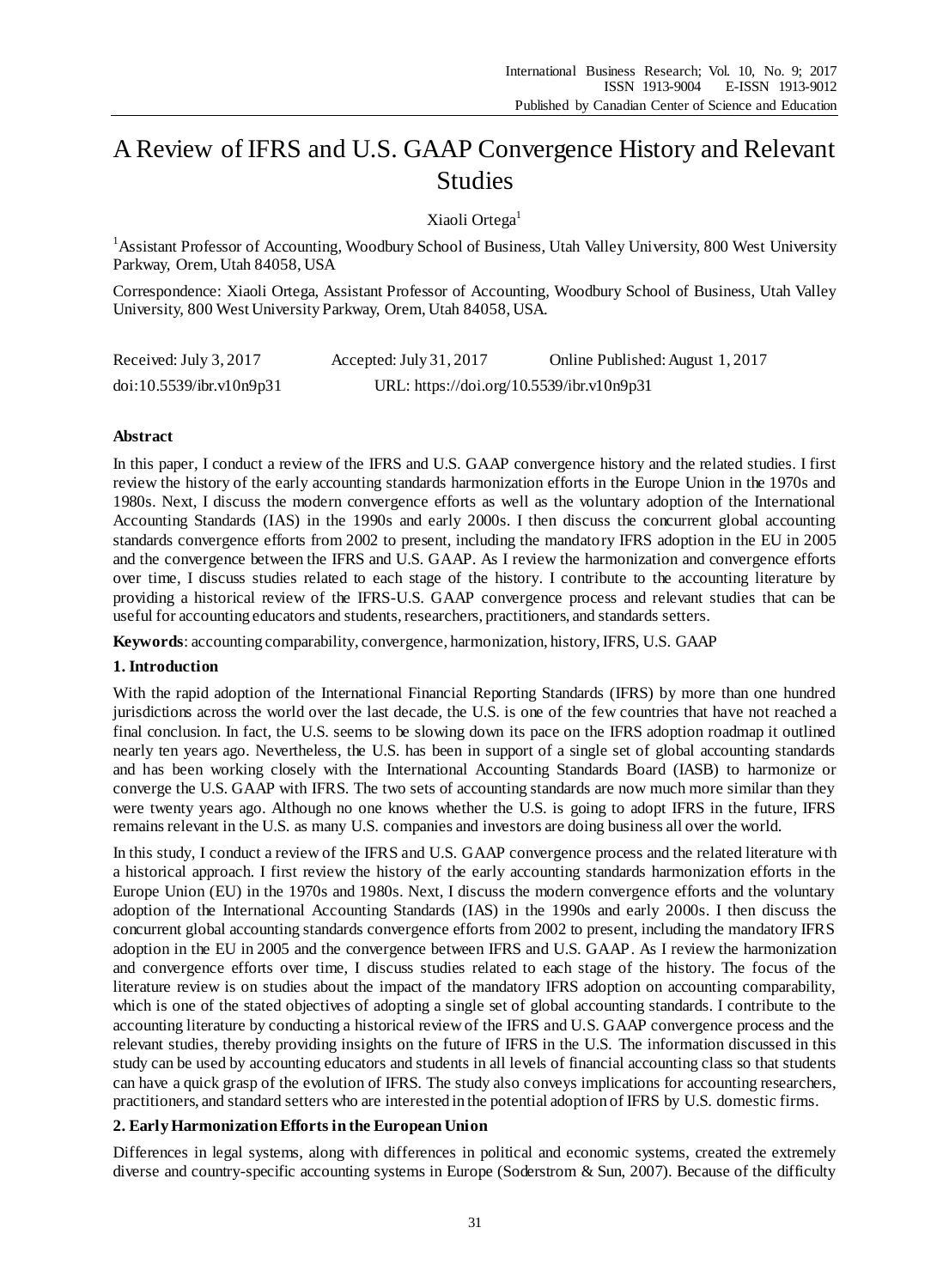of comparing financial statements prepared under different accounting systems, and because of the need for cross-border investment, the European Commission (EC) started to harmonize accounting systems in the early 1970s and 1980s by issuing several directives to reduce the differences among accounting standards in the region. The directives are legally binding instruments that are addressed to the member states by the Council of Ministers. They specify financial reporting requirements and permit alternatives to accounting rules (Joos & Lang, 1994). The objective of the directives was to make financial statements more comparable in terms of presentation format and recording, as well as measurement rules.

The Fourth Directive and the Seventh Directive (enacted in 1978 and1983, respectively) were among the most influential regulations. The Fourth Directive is applicable to all limited liability companies and was implemented by all member states by 1991 (Joos & Lang, 1994). The Seventh Directive focuses on consolidation and addresses issues relevant to multinational companies. In regards to these two directives, Soderstrom and Sun  $(2011)$  state that:

"The Fourth Directive specifies 'True and Fair View' (TFV) as an overriding principle of financial reporting, and defines the format and measurement of balance sheets and income statements. TFV is a broad concept in which accounts are reported with the aim of providing unbiased information about activities that affect a company's intrinsic value (Ekholm and Troberg, 1998). The Seventh Directive addresses issues associated with consolidations. It sets forth requirements for consolidation and applies TVF to consolidated financial statements." (p. 7)

The intent of the directives was to create a set of integrated accounting standards to establish a basic level of transparency and comparability to facilitate cross-listing and cross-border investment (Joos & Lang, 1994). The most clear effects of the application of the two directives are the adoption of TFV and the separation of book-tax accounting conformity (Soderstrom  $\&$  Sun, 2011), but the more specific requirements on measurements are left to the EU member countries' discretion (Joos & Lang, 1994). The effectiveness of the two directives is thus unclear. Particularly, there is a concern that the directives might have presented "more form than substance". Proponents of the TFV approach contend that the adoption of the TFV approach can give firms additional flexibility to present the particular circumstance of the firm appropriately, while opponents argue that the approach will give managers too much leeway thus reduces comparability.

Joos and Lang (1994) were among the first researchers to provide empirical evidence on the effectiveness of the directives in mitigating the accounting measurement diversity among firms in Germany, France, as well as the United Kingdom (U.K.). Germany and the U.K. are the originators of two primary accounting philosophies in the world: the Anglo-Saxon and the Continental models. France is somewhere in between the two models (Joos & Lang, 1994). The Anglo-Saxon model focuses primarily on investors and allows discretion of preparation of financial reporting if the resulting statements are the "true and fair view" of the underlying financial situation. It decouples the link between financial reporting and tax accounting. The Continental model focuses primarily on debt holders. It codifies financial reporting and has a strong link between financial and tax accounting (Joos & Lang, 1994). The authors argue that if the directives are effective in reducing the differences in accounting measurement rules, the effect should be evident for firms from the three countries included in the study.

Specifically, the authors examine the convergence of three financial ratios across the three countries: return on equity (ROE), earnings/price (E/P) ratio, and book-to-market (B/M) ratio with the adoption of the directives. They also evaluate the association between returns and earnings to study the value relevance of reported accounting data. Their analysis is based on annual financial statement data and monthly market data for 1982-1990 with data coming from the Global Vantage Industrial Commercial Data Base. The results suggest that significant differences in the three ratios do exist in the pre-directive period and the differences are consistent with the differences in the accounting systems of the three countries. However, they do not find evidence that these differences in accounting ratios reduce after the application of the directives. The authors cautiously conclude that the directives have done little to mitigate the measurement differences in the accounting systems across the three countries.

Harris, Lang, and Moller (1994) conduct a similar study to examine the value relevance of the German GAAP and the U.S. GAAP for the period prior to and post the implementation of the directives. They regress returns on earnings and changes in earnings, and find no difference in the explanatory power between German and U.S. GAAP earnings in the pre- and post-implementation periods. In addition, they find no difference in explanatory power for the German firms after the adoption of the directives. When regressing returns on earnings and book values of equity, they find that U.S. firms have higher explanatory power. They also compare the value relevance of reported earnings and Deutsche Vereinigung für Finanzanalyse und Anlagenberatung (DVFA) earnings for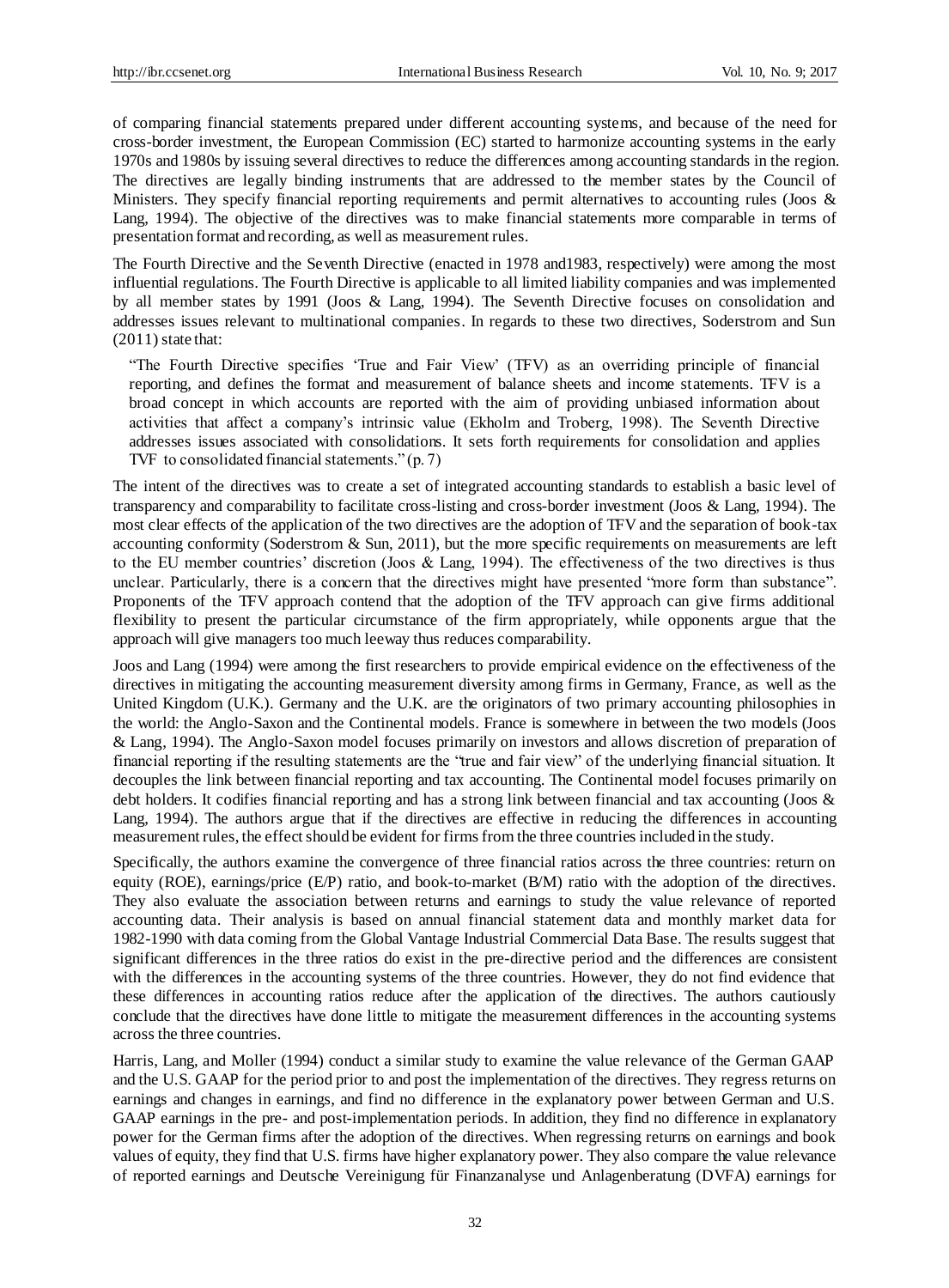firms in the two countries but only find weak evidence that the explanatory power increases when using the DVFA earnings.

In summary, although the objective of the EC directives is to harmonize the accounting standards in the European Union, studies suggest that the actual effect of the laws is unclear. Nevertheless, the directives result in a uniformed format of financial reporting. Moreover, the directives are the pilot step towards accounting harmonization, which extends into today's accounting convergence efforts in the world (Soderstrom & Sun, 2011).

#### **3. Modern Convergence Efforts around the World and Voluntary Adoption of IAS**

The FASB, or Financial Accounting Standards Board, noted that "By the 1990s, the notion of harmonization was replaced by the concept of convergence - the development of a single set of high-quality, international accounting standards that would be used in at least all major capital markets" (Financial Accounting Standard Board [FASB], 2012). There were continued efforts to reduce accounting differences across countries in the 1990s. Countries like the U.S., U.K., and Canada worked together to develop joint standards, and auditing firms also worked together to develop consistent practice standards for the industry (Land & Lang, 2002).

These convergence efforts stem from steps in the international accounting standards as early as the 1960s. In 1973, the International Accounting Standards Committee (IASC) was established by the American Institute of Certified Public Accountants (AICPA). Its mission was to formulate and publish accounting standards for audited accounts. It also promoted the acceptance of the standards worldwide (FASB, 2012). The FASB began to collaborate with the IASC in the late 1970s. In 1979, the FASB decided to include members of the U.K. Accounting Standards Board on the project it was undertaking. In 1988, the FASB became a member of the IASC Consultative Group. Also in this year, the FASB expressed its support for a single set of international accounting standards. In the 1990s, the FASB expanded and formalized its international activities. The U.S. Congress and the Securities and Exchanges Commission (SEC) also got involved in international accounting standards. In fact, the FASB was directly involved in the working force that led to restructuring the IASC into the IASB in 2001 (FASB, 2012).

The late 1990s saw a surge in voluntary adoption of IAS due to two reasons. First, firms' listing decisions are based on characteristics of the stock exchanges. As stock exchanges in Europe favored IAS, more firms chose to adopt IAS. For example, Germany's New Market, launched in 1997, required all listing firms to use either IAS or U.S. GAAP (Soderstrom & Sun, 2011) to prepare financial reports. Second, IAS was much more improved between 1987 and 1998. In 1987, the IASC started a major project, the Comparability and Improvements Project, to eliminate accounting choices as a response to the criticism that the IAS allows too much leeway for non-compliance and too many opportunities for earnings management (Soderstrom  $\&$  Sun, 2011). The Comparability and Improvements Project was finished in 1993, which resulted in 10 new accounting standards being issued (Harris & Muller, 1999; Soderstrom & Sun, 2011). In addition, a set of new core IAS standards was issued in 1998 (Soderstrom & Sun, 2011). These new standards require firms to comply fully with the accounting standards. Several countries, including Austria, Belgium, France, Germany, Italy, and Switzerland, permit firms to use IAS rather than their local accounting standards.

Land and Lang (2002) examine whether cross-country differences in earnings multiples have changed over the period of 1987-1999 with the convergence of accounting standards for a sample of firms from Australia, Canada, France, Germany, Japan, the U.K., and the U.S. They find evidence of convergence in earning/price (E/P) ratio, book to market (BTM) ratio, and return on equity (ROE). Moreover, they find that the convergence persists after controlling for earnings, sales and GDP growth rate, interest rates, and returns. They find similar convergence patterns in accruals multiples, suggesting that the convergence is driven by the pricing of accruals. They also find that accruals/cash flows association and book value multiples have become similar across the sample firms over the sample period. Furthermore, they find that although earnings ratios become similar for firms across the sample countries, the ratios are systematically different for countries with code law and common law origins. Specifically, the E/P and ROE ratios are the lowest for the Japanese and German firms, which is consist with the fact that code-law countries have more conservative accounting measurement rules for income statements. Similarly, E/P and ROE are generally higher for firms in the common-law countries (Australia, Canada, U.K., and U.S.), which reflects the fact that common-law countries generally focus more on equity holders and have less conservative accounting measurements. The authors interpret the evidence as a suggestion of reduction of accounting practice differences over time with systematic differences in accounting practices remaining.

#### *3.1 Properties of IAS versus Other Local Accounting Standards*

Several studies focus on comparing the properties of IAS relative to those of other national (country-specific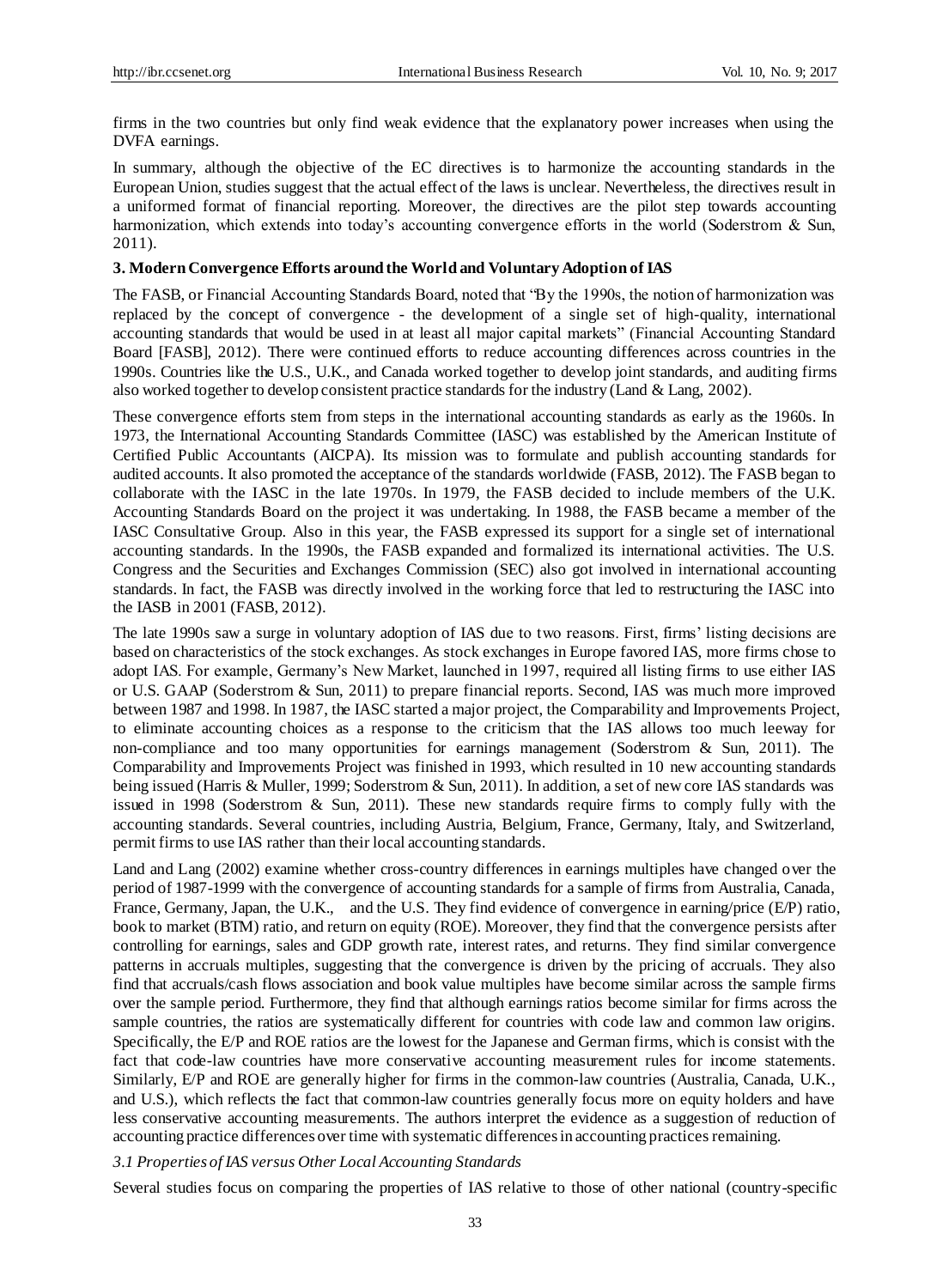GAAP) standards (Ashbaugh & Olsson, 2002; Ashbaugh & Pincus, 2001; Ball, Kothari & Robin, 2000; Barth, Landsman, & Lang, 2008; Harris & Muller, 1999; Gordon, Jorgensen, & Linthicum, 2010). Harris and Muller (1999) study the quality of IAS and U.S. GAAP earnings by examining whether 20-F reconciliation items convey information to explain stock prices and returns. Their results are sensitive to the regression models specified. They find that there are no significant differences in earnings and book values of equity between IAS and the U.S. GAAP. Their finding may be due to self-selection bias because their sample firms are firms cross-listed in the U.S. These firms may choose accounting methods consistent with the U.S. GAAP without violating IAS (Ashbaugh & Olsson, 2002; Soderstrom & Sun, 2011). Ashbaugh and Pincus (2001) find that analyst forecast errors for companies using IAS are smaller than those using domestic GAAP. Similarly, Barth et al. (2008) find that companies using IAS exhibit less earnings smoothing, more timely loss recognition, and more value relevance than those applying domestic (Non-U.S.) GAAP for a sample of 319 IAS firms from 1990 to 2003.

In addition, Gordon et al. (2010) study a set of firms that were cross-listed in the U.S. capital market and reported both IFRS and reconciled U.S. GAAP earnings for the period of 2004-2006. The authors find that earnings quality is generally not distinguishable between the IFRS numbers and the U.S. GAAP numbers except that the U.S. GAAP exhibits more cash persistence and value relevance than IFRS. They find that both IFRS and U.S. GAAP accruals are incrementally informative over cash flows. They further provide evidence that U.S. GAAP net income is incrementally more informative than IFRS earnings and cash flows, but the reverse does not hold true. They conclude that U.S. GAAP earnings exhibit higher information content.

Hung and Subramanyam (2007) compare the value relevance of the IAS and the German GAAP by regressing stock prices on book values and net incomes. They find that although the explanatory power for the regression under the two standards is not significantly different, the coefficient of book values is higher for IAS and the coefficient of net income is higher for the German GAAP. Their results suggest the existence of major differences between the IAS and the German GAAP.

In summary, most of the studies for this period compare the quality of accounting or earnings in some specific aspects (i.e., earnings attributes) between local standards and IAS within a specific country. In general, their results suggest that non-U.S. GAAPs are of lower quality than IAS, but that the U.S.GAAP is of higher quality than IAS.

#### **4. IFRS Convergence and Mandatory Adoption in the 2000s**

The IASC was formed in 1973 as the first international standards-setting body. In 2001, it was reorganized and became the International Accounting Standards Board (IASB), an independent international standard setter. The acceptance of international accounting standards has progressed rapidly since the IASB's formation. The accounting standards issued by the IASB are named International Financial Reporting Standards (IFRS). Today, over 100 countries other than the European Union either require or permit the use of International Financial Reporting Standards issued by the IASB (FASB, 2012).

The objective of the IASB and the IFRS Foundation "is to develop, in the public interest, a single set of high-quality, understandable, enforceable and globally accepted financial reporting standards based upon clearly articulated principles" (International Accounting Standards Board [IASB], 2012). To achieve this goal, the IASB works closely with stakeholders around the world. Progress toward this goal has been obvious. In June 2002, the EU issued a statement to require all companies listed in the EU to use IFRS in their consolidated financial reports for years beginning 2005. Many of the other major economies have also established timelines to converge with or adopt IFRS in the near future (IASB, 2012). As of 2009, Japan and China were also working on converging their domestic standards with IFRS (FASB, 2012).

#### *4.1 Convergence of IFRS with U.S. GAAP*

The FASB and the IASB have been working closely together to improve and converge the U.S.GAAP and IFRS since 2002. In 2002, the two boards issued the Norwalk Agreement, establishing the goal of developing compatible and high quality accounting standards that can be used domestically and internationally. The agreement also set up strategies to achieve the goal including eliminating small differences, when possible, and developing standards jointly. In 2006, the FASB and the IASB issued the Memorandum of Understanding (MoU) that laid out the desired progress to be achieved by 2008. The MoU reaffirmed the objective of developing high quality common accounting standards by the two boards. It also set out guidelines in achieving the convergence goal. In 2007, the SEC eliminated the reconciliation requirement for cross-listed foreign firms that use IFRS as issued by the IASB. The two boards updated the MoU in 2008 to report the progress they made and to establish the convergence goal up to 2011. In November 2008, the SEC issued a proposed roadmap to lay out the potential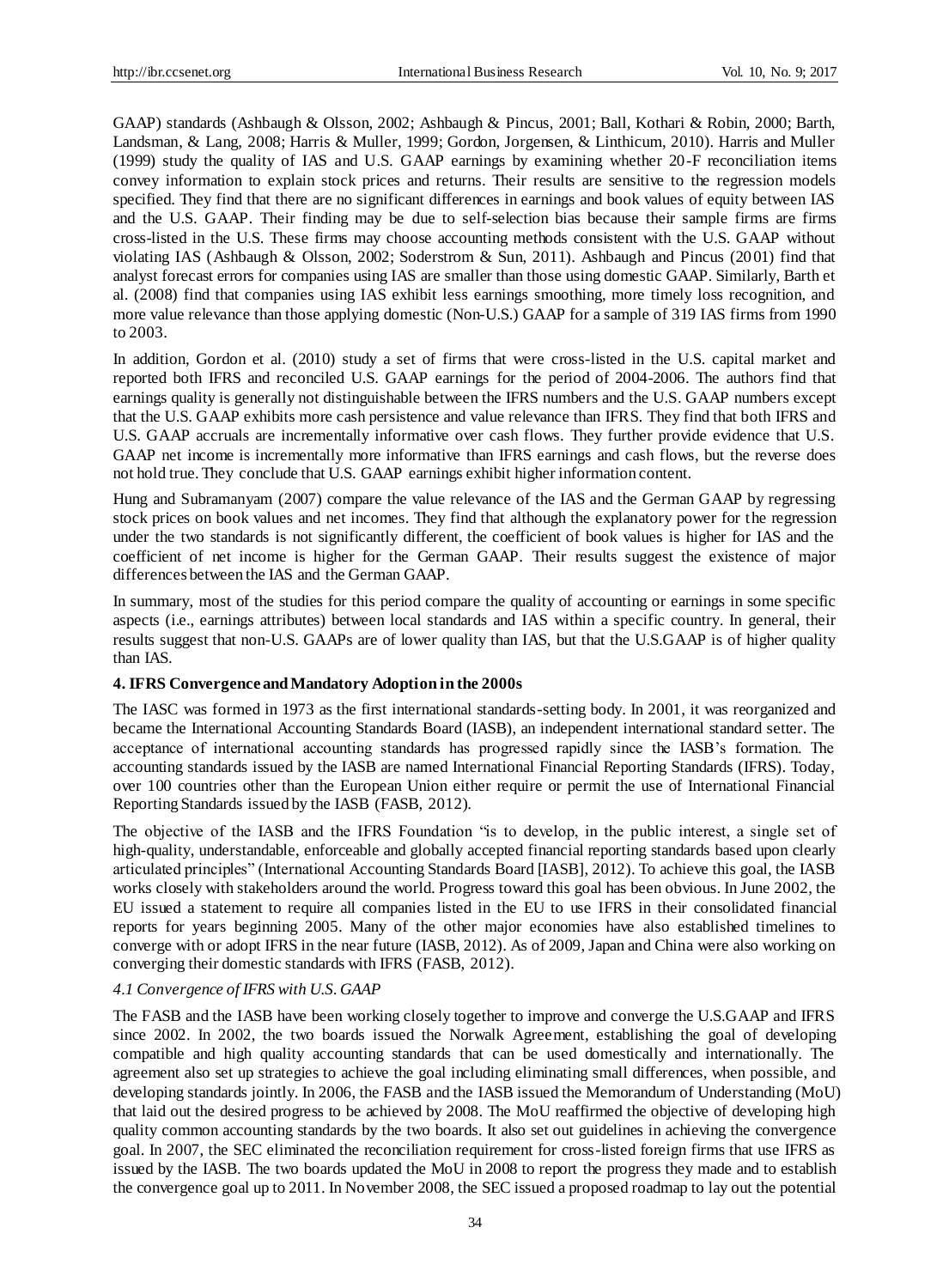adoption of IFRS by U.S. firms starting in 2014. Under the roadmap, the SEC would decide by 2011 whether it was beneficial to the public interest for U.S. firms to adopt IFRS. The roadmap also proposed to give U.S. issuers the option of using IFRS as issued by the IASB as early as 2009 (FASB, 2012).

In 2010, the SEC issued a statement to lay out its position on international accounting standards. The statement reflects the Commission's continued support for a single set of high quality international accounting standards. It also continues to encourage the convergence of IFRS and the U.S. GAAP. It directs the SEC staff to work out a plan to lay out factors and areas for the SEC staff to consider before potentially transitioning the current U.S. financial reporting system into one that incorporates IFRS. The SEC has issued quarterly progress report since then to update their progress on the projects related to the potential use of IFRS by U.S. issuers (FASB, 2012).

However, things changed in 2012. In a final report issued in July 2012 to present the progress of incorporating IFRS into the U.S. GAAP, the SEC Staff stated that the challenges lying on the road of IFRS adoption by the U.S. issuers were greater than initially anticipated. When the SEC Chairperson Mary Jo White called the then Chief Accountant James Schnurr to make a recommendation as to what action the SEC should take in terms of IFRS incorporation into the U.S. capital market, Schnurr noted that there was no real support from the investors, auditors, regulators and even standard-setters for the SEC to mandate IFRS for U.S. public companies. He therefore made no recommendation that the IFRS should be adopted in the U.S. Furthermore, Mr. Schnurr stated that the only realistic way to achieve a single set of accounting standards is to have the IASB and the FASB to continue the collaboration in the future. Although he expressed some optimism on the collaboration between the two boards, he also cautioned that the FASB and the IASB might be at a critical juncture (Calfee Halter & Griswold LLP, 2015).

By the end of 2016, the IFRS had achieved almost worldwide adoption by more than one hundred countries and the IASB and the FASB had completed most if not all of their joint projects. Interestingly, the U.S., the world largest capital market, is still not sure if it would allow its domestic companies to adopt IFRS. Although the SEC states publically in its strategic plan that it continues to support and promote a single set of high quality accounting standards to meet the needs of investors worldwide, the fact is that there is no clear sign that the IFRS will replace the U.S. GAAP in the near future. In fact, the FASB has its own agenda that is not in consultation with the IASB and it frequently issues technical guidance to its own domestic issuers. It is therefore a legitimate concern that divergence, rather than convergence, might be happening right now (Bogopolsky, 2015).

Why, then, is IFRS still relevant in the U.S.? According to the current SEC Chief Accountant Wes Bricker, about 525 foreign issuers in the United States in 2016 were able to file financial statements prepared under IFRS without reconciliation to the U.S. GAAP. Mr. Bricker also stated that U.S. companies, especially those with international operations, also have an interest in understanding IFRS. He noted that the globalized marketplace has an increasing need for understanding IFRS However, he believes that the U.S. GAAP will still best serve the U.S. capital market participates in the near future (Tysiac, 2016).

# *4.2 Impact of Mandatory IFRS Adoption on Accounting Comparability*

Comparability is an important enhancing qualitative characteristic of financial reporting information. Comparability enables users to identify the similarities and differences between similar and different accounting items. Although the term comparability has been used widely by the business sector, formal measure of comparability is only recently underway. Studies attempt to investigate the comparability effect of IFRS adoption are generally conducted in two broad ways: either by directly measuring comparability (De Franco, Kothari, & Verdi, 2011; Barth, Landsman, Lang, & Williams, 2012; Lang, Maffett, & Owens, 2010; Ortega, 2017), or by examining observable market outcomes of comparability (De George, Li, & Shivakumar, 2016; Wang, 2014; Brochet, Jagoliner, & Riedl, 2013). The first set of studies is able to identify the sources of comparability but is limited by its ability to draw conclusions about overall comparability. The second set of studies makes inferences about comparability from observing economic consequences after firms adopting IFRS but cannot attribute the comparability changes to specific sources (De George et al., 2016).

Barth et al. (2012) investigate the comparability of IFRS and U.S. GAAP by adopting a modified version of the De Franco et al. (2011) comparability measure. They also used a measure that is based on comparison of value relevance. They find that there is a significant increase in comparability of financial statements across IFRS firms and a matched sample of U.S. firms. They also find that the increase in comparability is higher when firms are from common-law countries or countries with stronger enforcement. They conclude that mandatory IFRS adoption and improved international accounting regulations coordination have led to increased accounting comparability globally.

Lindahl and Schadéwitz (2009) study the degree of convergence between U.S. GAAP and IFRS after years of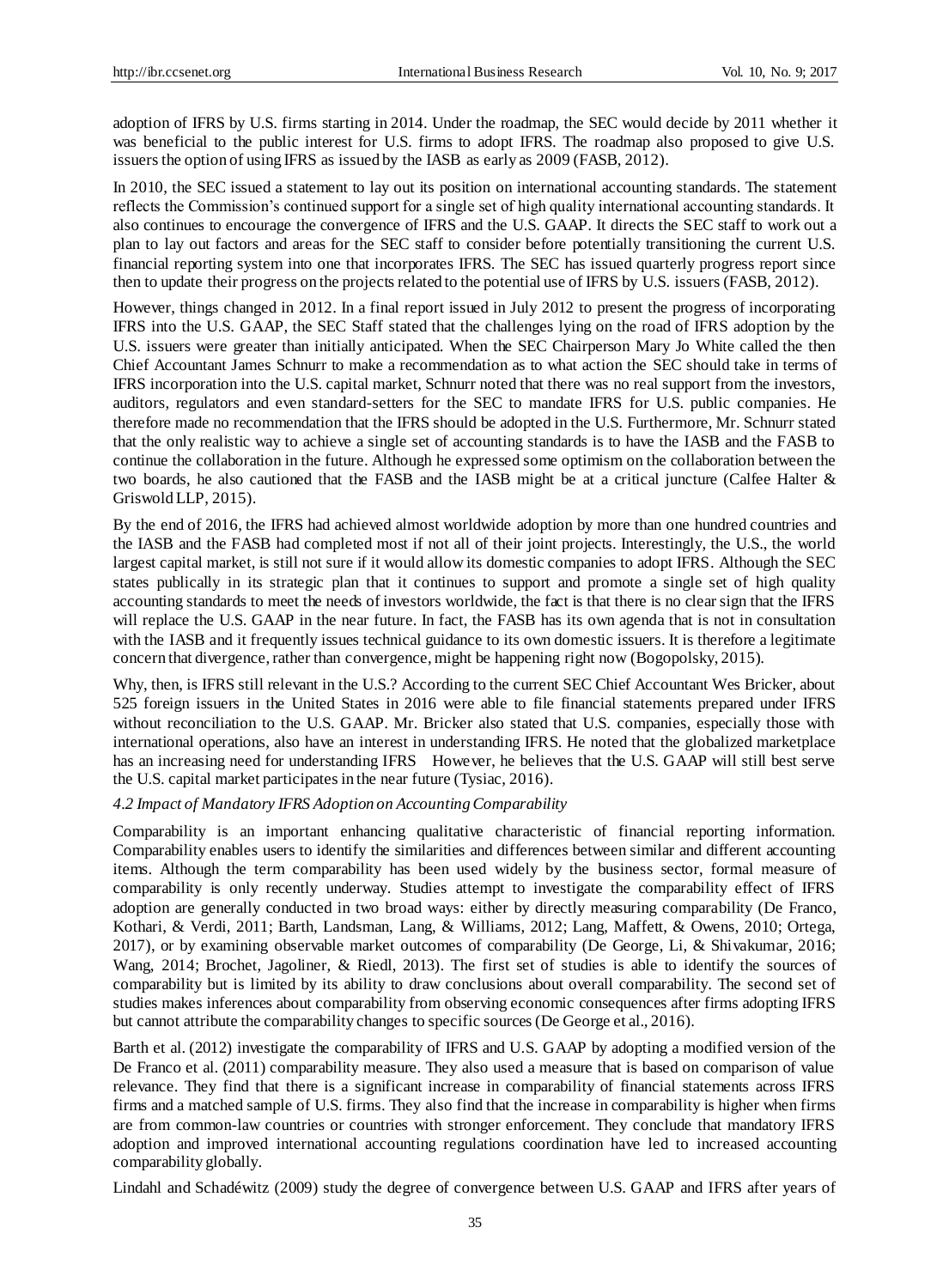convergence efforts by the FASB and the IASB. They compare the three primary financial statements under the two sets of accounting standards from 2004 and 2006. They find that there are still large differences in income calculation and share holders' equity, but that the number of items that are different is decreasing. Their study suggests that convergence is playing a positive role in reducing the differences between the two sets of standards.

Beuselinck, Joos, and Van de Meulen (2007) examine comparability of earnings quality for 14 EU countries from 1990-2005. They find that the accruals/cash flow association has become less negative over time, suggesting higher earnings quality. Interestingly, they find that there are more cross-country variations in the accruals/cash flows association in 2005 than in earlier periods, which implies less comparability in quality with IFRS adoption. The results from this study shed some light on the effects of mandatory IFRS adoption on comparability of earnings quality, but the study does not examine accounting comparability directly.

Cascino and Gassen (2015) examine whether incentives or accounting standards shape accounting outcomes by examining the effects of IFRS adoption on comparability of financial statements in Germany and Italy, two code law European countries. Different from prior studies, they investigate whether changes in information transfers following IFRS adoption are related to the magnitude of reporting effects with IFRS adoption. They find a weak evidence of a relationship between mandatory IFRS adoption and improved accounting comparability. They also find that public firms that adopt IFRS become less comparable with local private firms that report under domestic GAAP. Their findings suggest that incentives in financial reporting affect comparability improvements.

Liao, Shellhorn, and Skaife (2012) also study the impact of mandatory IFRS adoption on accounting comparability by using the value relevance of earnings and book value of equity. They find that French and German earnings and book values are more comparable in the year after IFRS adoption, but become less comparable in later years.

Recently, Lang et al. (2010) examine changes in cross-country financial statement comparability around mandatory IFRS adoption using the two comparability measures developed by De Franco et al. (2011). The first comparability measure is the comparability of the mapping of returns into earnings between two firms from the same industry but different countries, and the second comparability measure is the co-movement of earnings between two firms in the same industry but different countries. They find that these two measures capture different aspects of accounting information in the international setting than in the U.S. setting. Specifically, they find that earnings co-movement is negatively associated with analyst forecast accuracy but positively associated with forecast dispersion and bid-ask spread. This is in direct contrast with the findings in the De Franco et al. (2011) study. Although they find similar properties regarding the accounting comparability measure to those in the De Franco et al. (2011) study, surprisingly, they find that mandatory IFRS adopters experience less comparability improvement relative to a control sample of nonadopters. The findings in the study are suggestive that the metrics used in De Franco et al. (2011) might not be ideal in certain international settings.

Ortega (2017) exams whether there is an improvement in cross-country accounting comparability following mandatory IFRS adoption, and whether this improvement comes at a cost of decreased reporting quality. Using a direct measure of accounting comparability modified from the De Franco et al (2011) and the Lang et al. (2010) studies, Ortega documents that there is a cross board improvement in cross-country accounting comparability but the improvement is associated with decreased accounting quality. The author also finds that there is an improvement in within-country accounting comparability following IFRS adoption.

Wang (2014) and Yip and Young (2012), in contrast to studies evaluating comparability directly, draw inferences about the comparability of financial statement from studying cross-border information transfers. Their inferences are based on the notion that investors can obtain more information from a foreign firm's report when the two firms apply comparable accounting methods. Wang (2014) studies whether accounting standard harmonization improves the financial statement comparability across countries following IFRS adoption using a pair-wise research design covering the period 2001-2008. She focuses on earnings announcements and for each announcement she examines the price reactions of all other non-announcing firms in the same industry but in a different country. Her findings suggest that mandatory IFRS adoption along with contemporaneous changes in regulation improve earnings comparability.

Yip and Young (2012) expand the measures of comparability for a sample of mandatory IFRS adopting firms within the EU countries. They exam two facets of comparability: similarities in accounting items between firms with similar transactions and differences in accounting items between firms with dissimilar activities. Utilizing three measures of comparability, they find that IFRS adoption improves the cross-country comparability of financial information by making similar firms look more similar in financial reports but does not make firms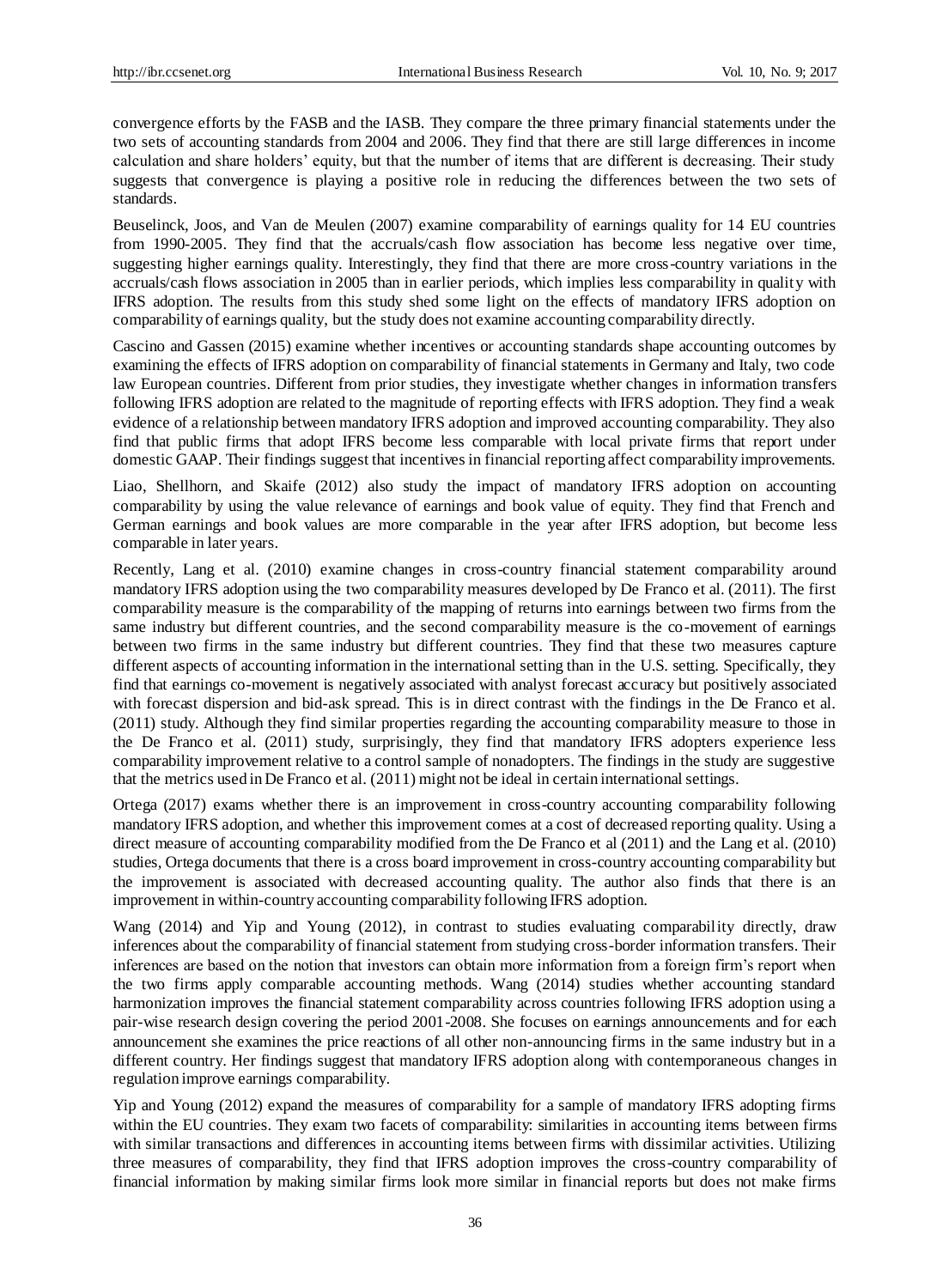with different transactions look more dissimilar. They state that the improved comparability is primarily observed in firm-pairs from countries within the same legal origin.

In summary, empirical results from studies focusing on direct measures of comparability provide weak evidence of improvement in accounting comparability following the mandatory IFRS adoption, but studies investigating the capital market effects of IFRS adoption generally yield stronger evidence of increases in comparability. Overall, the results suggest that comparability matters to investors and that the increased comparability improves information environment. However, the evidence does not support the notion that harmonizing accounting standards alone can lead to full improvement in comparability in financial information, and that information comparability is affected by a variety of factors such as reporting incentives and institutional factors (De George et al., 2016).

#### **5. Conclusion**

The harmonization efforts of accounting standards in the world have come a long way. In the early years, the IAS played an important role in decreasing the differences in various local accounting standards in the European countries. In the first decade of the twenty first century, IASB and FASB made significant progress in converging IFRS and U.S. GAAP by completing several joint projects together. The U.S. had a momentum of adopting IFRS around 2008-2010, however, the enthusiasm for IFRS adoption by U.S. domestic issuers seemed to be fading away after 2012. Today it is not clear if and when would the U.S. adopt IFRS, but IFRS remains relevant in the U.S. capital market. The research literature in this area has provided evidence that supports improved cross-country information comparability following the mandatory IFRS adoption, and that comparability matters to investors. It is therefore essential for U.S. accounting practitioners, educators and investors to understand IFRS.

#### **References**

- Ashbaugh, H., & Olsson, P. (2002). An exploratory study of the valuation properties of cross-listed firms' IAS and US-GAAP earnings and book values, *The Accounting Review, 77*(1), 107-126. <https://doi.org/10.2308/accr.2002.77.1.107>
- Ashbaugh, H., & Pincus, P. (2001). Domestics accounting standards, international accounting standards, and the predictability of earnings. *Journal of Accounting Research, 39*(3), 417-434. <https://doi.org/10.1111/1475-679X.00020>
- Ball, R., Kothari, S. P., & Robin, A. (2000). The effect of international institutional factors on properties of accounting earnings. *Journal of Accounting and Economics, 29*, 1-51. [https://doi.org/10.1016/S0165-4101\(00\)00012-4](https://doi.org/10.1016/S0165-4101(00)00012-4)
- Barth, M. E., Landsman, W. R., & Lang, M. H. (2008). International accounting standards and accounting quality. *Journal of Accounting Research, 46*(3), 467-498[. https://doi.org/10.1111/j.1475-679X.2008.00287.x](https://doi.org/10.1111/j.1475-679X.2008.00287.x)
- Barth, M. E., Landsman, W. R., Lang, M., & Williams, C. (2012). Are IFRS-based and US GAAP-based accounting amounts comparable? *Journal of Accounting and Economics, 54*, 68-93. https://papers.ssrn.com/sol3/papers.cfm?abstract\_id=1585404##
- Beuselink, C., Joos, P., & Van der Meulen, S. (2007). International earnings comparability. (Unpublished working paper). Catholic University of Lille, Tilburg University, and Tilburg Universit[y.https://doi.org/10.2139/ssrn.1014086](https://doi.org/10.2139/ssrn.1014086)
- Bogopolsky, A. (2015). Does IFRS have a future in the US? [https://www.ifac.org/global-knowledge-gateway/business-reporting/discussion/does-ifrs-have-future-us.](https://www.ifac.org/global-knowledge-gateway/business-reporting/discussion/does-ifrs-have-future-us)
- Brochet, F., Jagolinzer, A. D., & Riedl, E. J. (2013). Mandatory IFRS adoption and financial statement comparability. *Contemporary Accounting Research, 30*(4), 1373-1400. <https://doi.org/10.1111/1911-3846.12002>
- Calfee, H., & Griswold L. L. P. (2015). Will SEC finally nix IFRS in the United States? http://www.lexology.com/library/detail.aspx?g=4a9271bc-0675-493f-ad99-5fc859227939
- Cascino, S., & Gassen, J. (2015). What drives the comparability effect of mandatory IFRS adoption? *Review of Accounting Studies, 20,* 242-282[. https://doi.org/10.1007/s11142-014-9296-5](https://doi.org/10.1007/s11142-014-9296-5)
- De Franco, G., Kothari, S. P., & Verdi, R. S. (2011). The benefits of financial statement comparability. *Journal of Accounting Research, 49*(4), 895-931[. https://doi.org/10.1111/j.1475-679X.2011.00415.x](https://doi.org/10.1111/j.1475-679X.2011.00415.x)
- De George, E. T., Li, X., & Shivakumar, L. (2016). A review of the IFRS adoption literature. *Review of*